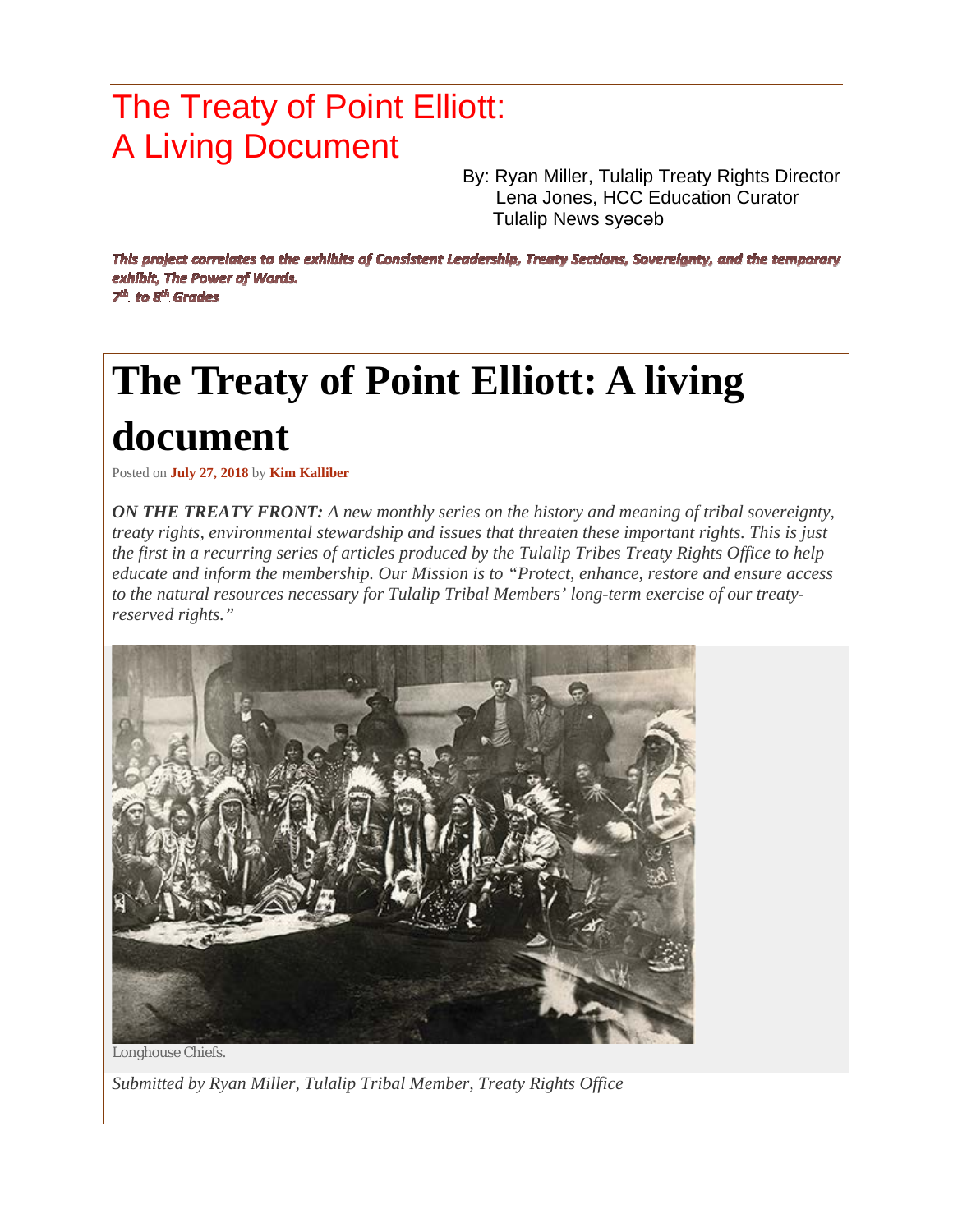As members of the Tulalip Tribes, we hear the words "treaty rights" and "sovereignty" all the time. There is no doubt that to each of us they mean something different, yet there are some core principles that stem from these phrases.

Sovereignty is the right to self-determination and self-governance. A sovereign government has the right to govern without outside interference from other groups. Our people were born sovereign as the first nations of this land.

This is of course complex, and so are the tribes' relationships with other governments. We know that we do not govern without interference from outside forces, especially the federal government. The federal government's policy regarding tribal rights continues to change and has a significant impact on tribes throughout the country. We'll discuss more issues around tribal sovereignty in a future article.

The second important thing to define is a treaty. A treaty is a legally binding contract between two or more sovereign nations. It outlines the role each side will play in the future of the relationship and sometimes includes the reasons why they have entered into agreement with one another. Treaty rights are generally considered to be the rights reserved by tribes through treaty and are sometimes called "un-ceded rights" which reflects their existence prior to treaty signing.

There were five treaties made with northwest Washington tribes; the Treaty of Point Elliott, the Treaty of Point-No-Point, the Treaty of Neah Bay, the Medicine Creek Treaty, and the Treaty with the Quinault. Compared generally to treaties signed with many tribes to the east of Washington they are much more favorable (that is not to say that tribes did not bear an unfair burden of sacrifice). Part of the reason for more favorable treaties is that the United States had a comparatively small standing army, just 15,911 enlisted men, which were tasked with covering a huge geographical area. They did not have the resources to fight wars with a number of tribes in a far off corner of the country. As a result, Governor Isaac Stevens was assigned to make peace and enter into treaties with northwest tribes in order to secure land for settlers in the Washington Territories.

When our ancestors signed the Treaty of Point Elliott in 1855, the federal government, through its territorial Governor, Isaac I. Stevens, affirmed that the tribes had the inherent right to selfgovernance and self-determination as outlined in the excerpt from the U.S. Supreme Court's ruling in Worcester V Georgia,

 *"The Indian nations had always been considered as distinct, independent political communities, retaining their original natural rights, as the undisputed possessors of the soil, from time immemorial,…The very term "nation," so generally applied to them, means "a people distinct from others." The constitution, by declaring treaties already made, as well as those to be made, to be the supreme law of the land, has adopted and sanctioned the previous treaties with the Indian nations, and consequently admits their rank among those powers who are capable of making treaties."*

Congress itself defines treaties as the "supreme law of the land" and only signs treaties with other "nations" therefore recognizing tribes as nations and affirming that treaties supersede other laws such as those made by state governments. This excerpt also explains that the U.S. government understood that these rights were "natural rights" implying recognition of tribes' existence as sovereigns before the creation of The United States.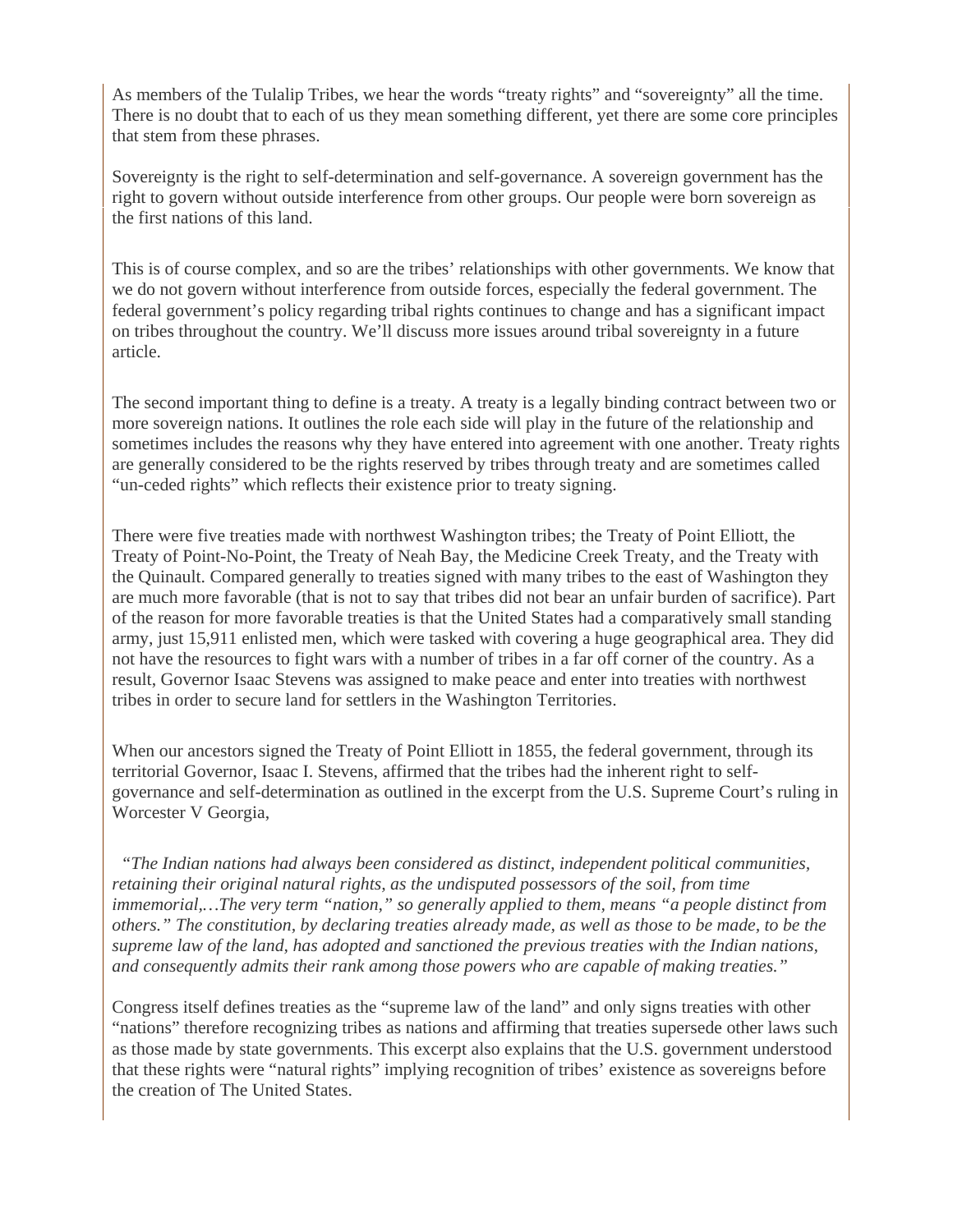In the treaty, our ancestors made great sacrifices by ceding millions of acres of land for the promise of medical treatment, education, and permanent access to the resources they had always gathered, including across all of our ancestral lands that lie outside of the reservation.



Tulalip canoe.

Article Five of the treaty addresses the most commonly known and arguably most culturally important right,

"*The right of taking fish at usual and accustomed grounds and stations is further secured to said Indians in common with all citizens of the Territory, and of erecting temporary houses for the purposes of curing, together with the privilege of hunting and gathering roots and berries on open and unclaimed land."*

Though truthfully this article was never well defined in law until in 1974 when Judge George Boldt gave his decision in the landmark Indian law case *US v Washington* (commonly known as the Boldt Decision), where he affirmed what treaty tribes had already known: the phrase "in common with" was meant to be an equal sharing of the salmon runs minus the number of fish needed to spawn future generations.. This court decision, along with a series of subsequent decisions recognized tribes as having equal management authority with the State of Washington over natural resources. This has given tribes a significant role in how fisheries are managed as well as managing tribal hunting. Washington tribes have contributed greatly to the process of salmon recovery and restoration of critical habitats and species. Tulalip has also worked to conserve and enhance the plants and wildlife that our people need to continue to practice our traditional ways.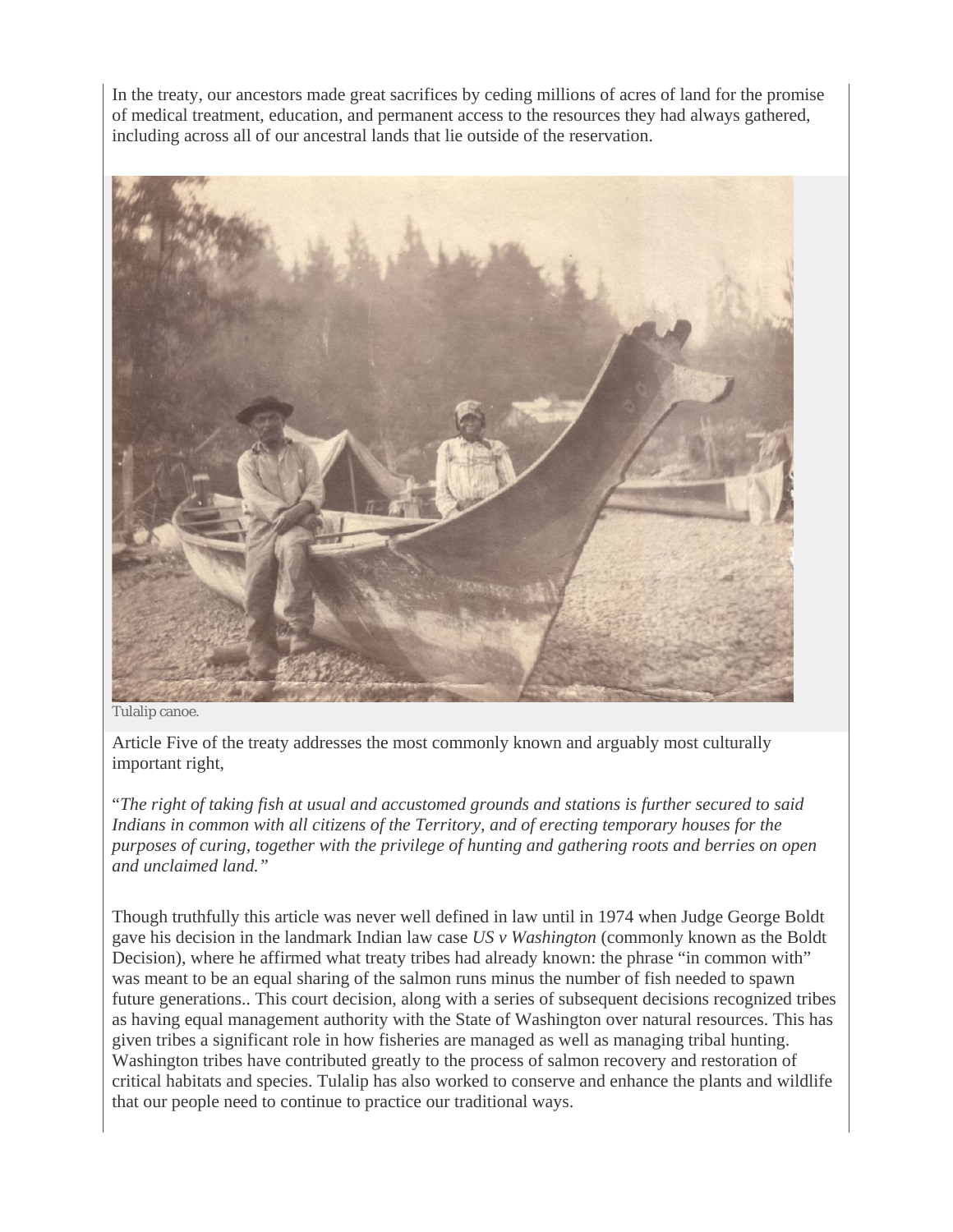Tribal and court interpretations of Article Five, secures tribal access to these resources until the end of time and recognizes that any entity whose actions diminish either these resources or our access to them violates the spirit and intent of the treaty.

We know that the treaty is alive and well. It's as important to us today is it was to our ancestors at the time of signing. We raise our hands to our ancestors and leaders past and present who fought and continue to fight to protect these rights and our way of life.

If you have questions, comments, or suggestions for future subjects please send them to ryanmiller@tulaliptribes-nsn.gov

Thank you for reading and we'll see you next month!

This entry was posted in **[News](https://www.tulalipnews.com/wp/category/news/)**, **Top [Story](https://www.tulalipnews.com/wp/category/top-story/)**, **[Tulalip](https://www.tulalipnews.com/wp/category/tulalip-news/) News** and tagged **[Sovereignty](https://www.tulalipnews.com/wp/tag/sovereignty/)**, **the [Medicine](https://www.tulalipnews.com/wp/tag/the-medicine-creek-treaty/) Creek** [Treaty](https://www.tulalipnews.com/wp/tag/treaty-with-the-quinault/), the Treaty of Neah Bay, the Treaty of [Point-No-Point](https://www.tulalipnews.com/wp/tag/the-treaty-of-point-no-point/), [Treaties](https://www.tulalipnews.com/wp/tag/treaties/), Treaty of Point Elliott, [treaty](https://www.tulalipnews.com/wp/tag/treaty-rights/) rights, Treaty **with the [Quinault](https://www.tulalipnews.com/wp/tag/treaty-with-the-quinault/)**, **[Tribes](https://www.tulalipnews.com/wp/tag/tribes/)**, **[Tulalip](https://www.tulalipnews.com/wp/tag/tulalip-tribes/) Tribes**, **[Washington](https://www.tulalipnews.com/wp/tag/washington/)** by **Kim [Kalliber](https://www.tulalipnews.com/wp/author/kim-kalliber/)**. Bookmark the **[permalink](https://www.tulalipnews.com/wp/2018/07/27/the-treaty-of-point-elliott-a-living-document/)**.

## **Student's Section**:

 $d$ ił $e^{w}$  łushuyl $e^{w}$  (This is what you folks will do.):

1) Read Ryan Miller's article, "The Treaty of Point Elliott: A Living Document", Tulalip News syacab, [https://www.tulalipnews.com/wp/2018/07/27/the-treaty-of-point-elliott](https://www.tulalipnews.com/wp/2018/07/27/the-treaty-of-point-elliott-a-living-document/)[a-living-document/.](https://www.tulalipnews.com/wp/2018/07/27/the-treaty-of-point-elliott-a-living-document/)

Using the article as a reference, in each of the spaces outside the center box, write words, sentences, or examples that help describe the term. Then write a definition beneath the word in the center.

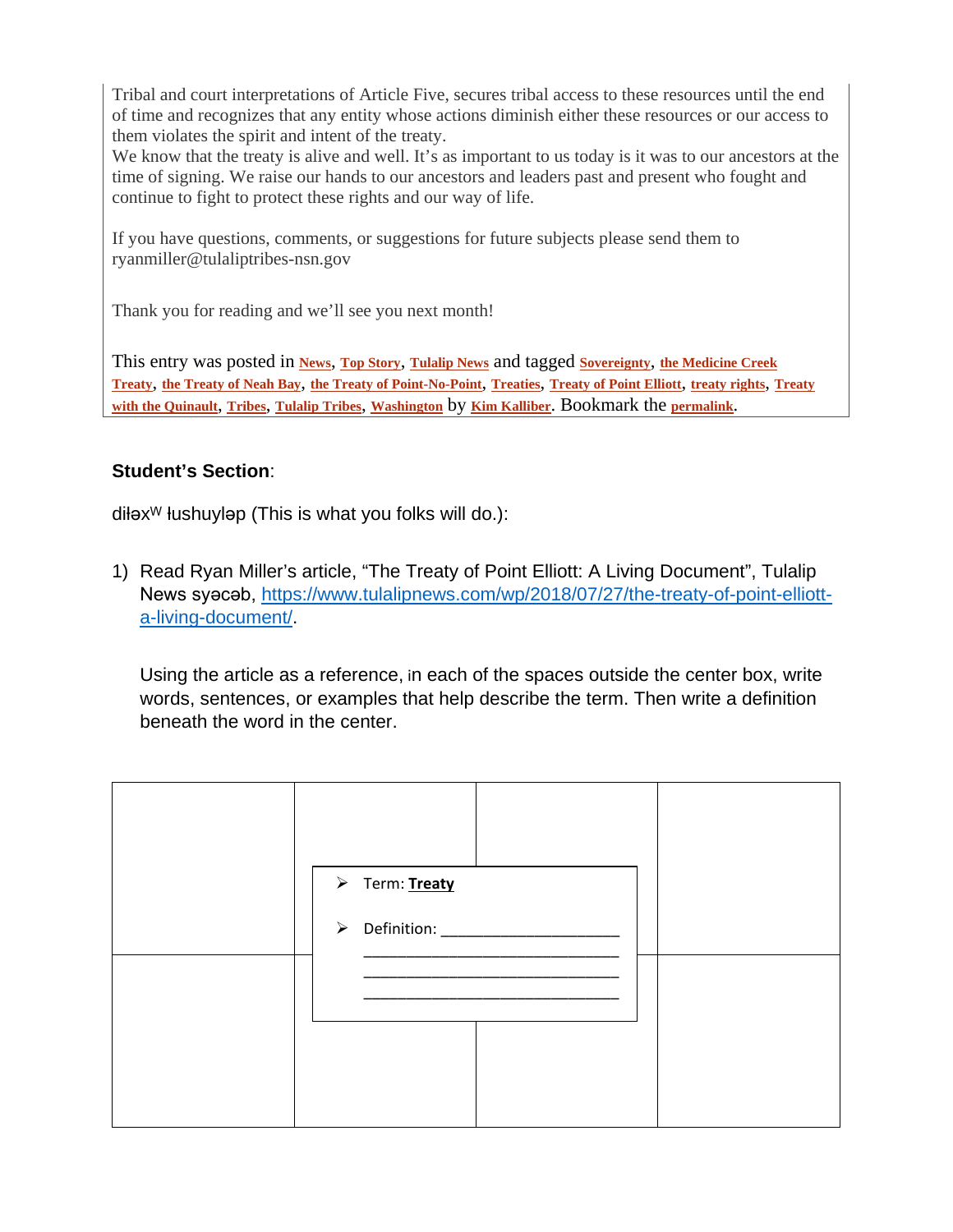



| > Term: Treaty Rights |  |
|-----------------------|--|
|                       |  |
|                       |  |
|                       |  |
|                       |  |
|                       |  |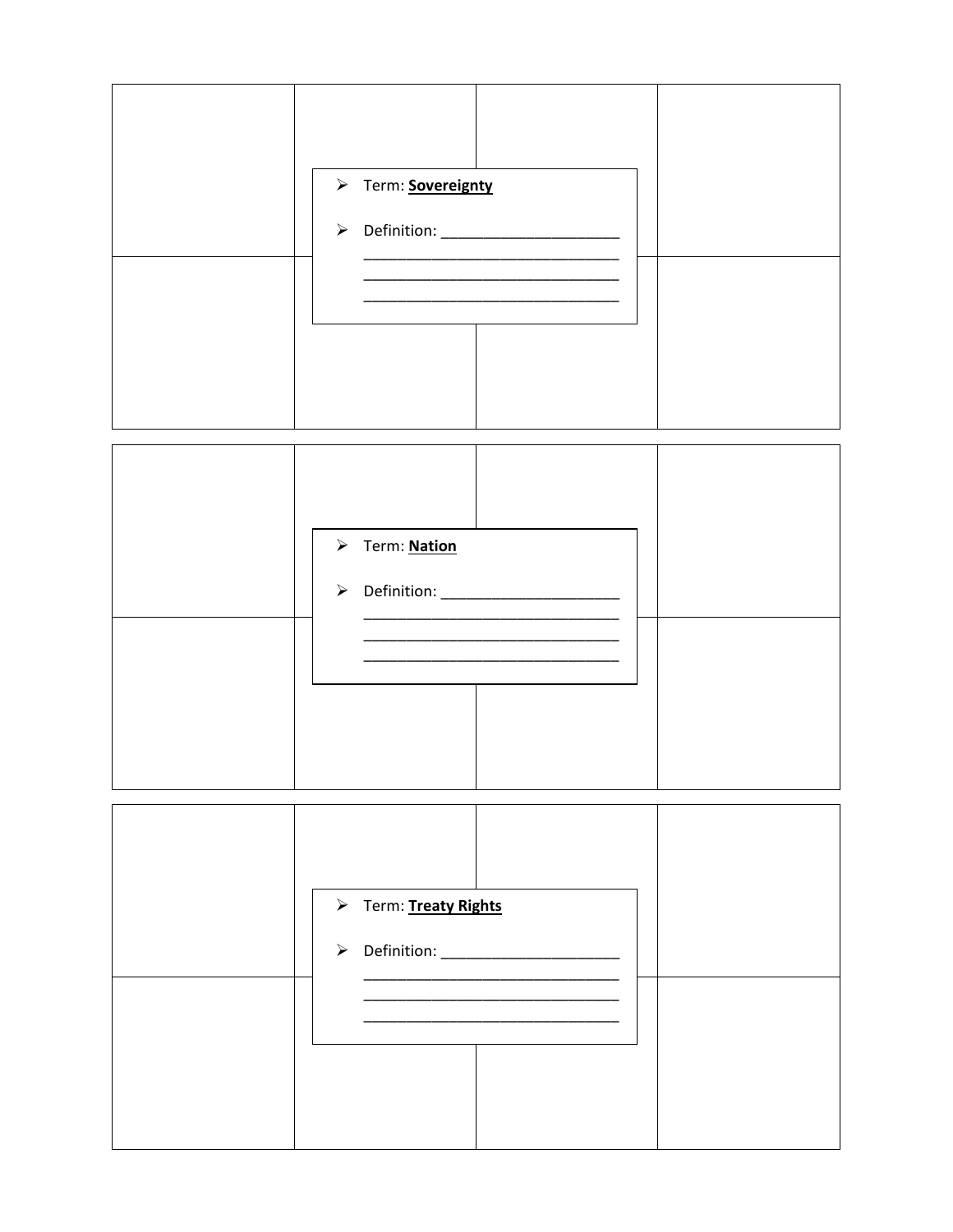- 2) Reflect:
	- Why are treaty rights also considered "un-ceded rights" and "natural rights"?
	- $\triangleright$  What did the federal government affirm when making treaties with the tribes?
	- In the U.S. Supreme Court's Ruling in *Worcestor v. Georgia*, how did the Constitution view treaties already made, or how did Congress define treaties?
	- $\triangleright$  What did Tulalip ancestors sacrifice in the treaty, or what did the federal government gain?
	- $\triangleright$  What was promised to Tulalip and other signatory member nations in the treaty, and what was retained by the tribes in the treaty?
	- $\triangleright$  After court decisions recognized tribes as having equal management authority with the State of Washington over natural resources, what have Tulalip and other Washington tribal nations contributed to in managing salmon and other resources?
	- $\triangleright$  Why does the author call the Treaty of Point Elliott a living document?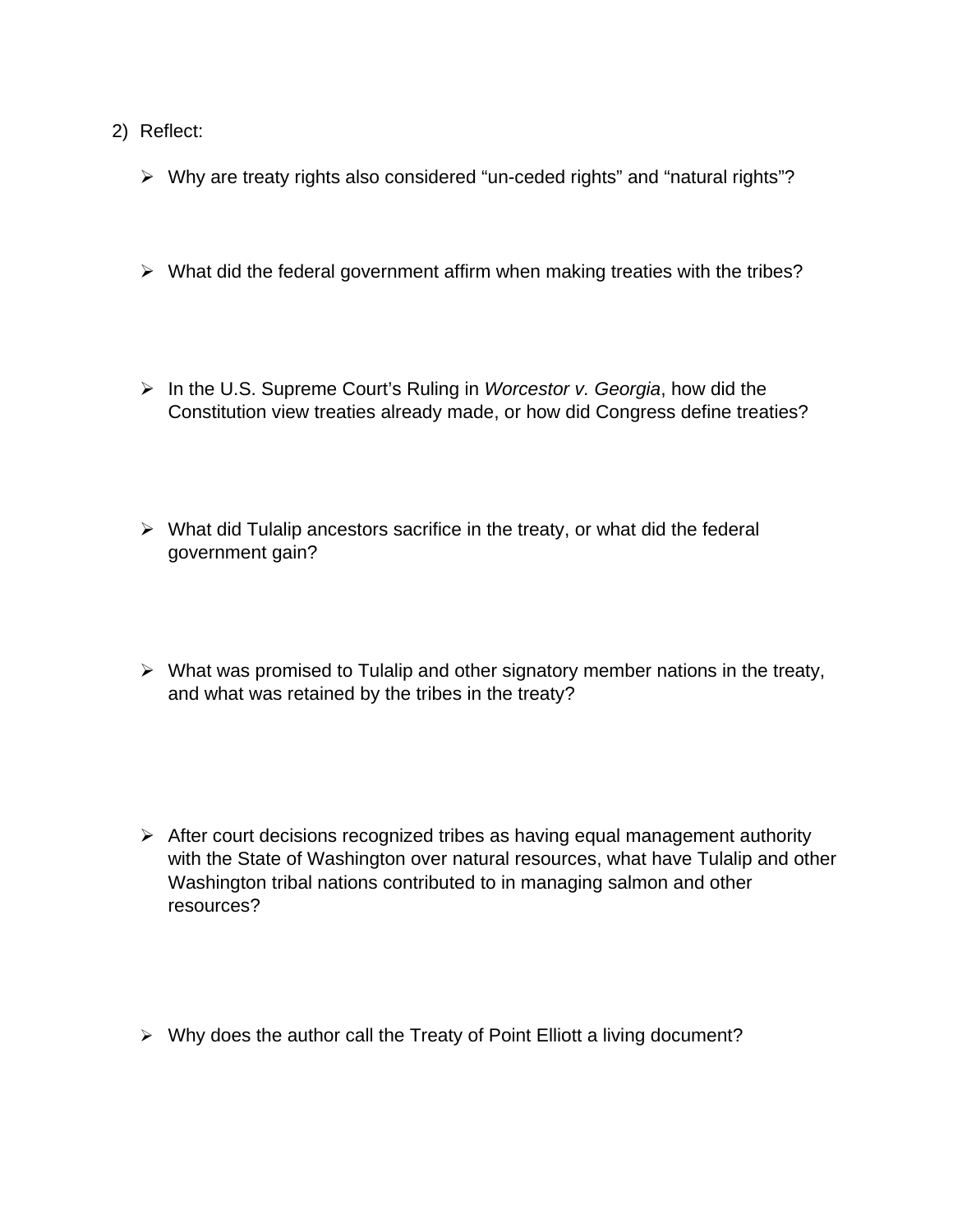## **Teacher's Section**:

 $d$ ił $e^{w}$  łushuyl $e^{w}$  (This is what you folks will do.):

1) Read Ryan Miller's article, "The Treaty of Point Elliott: A Living Document", Tulalip News syacab, [https://www.tulalipnews.com/wp/2018/07/27/the-treaty-of-point-elliott](https://www.tulalipnews.com/wp/2018/07/27/the-treaty-of-point-elliott-a-living-document/)[a-living-document/,](https://www.tulalipnews.com/wp/2018/07/27/the-treaty-of-point-elliott-a-living-document/) up to the photo of the canoe.

Using the article as a reference, in each of the spaces outside the center box, write words, sentences, or examples that help describe the term. Then write a definition beneath the word in the center.

- $\triangleright$  Treaty: A treaty is a legally binding contract between two or more sovereign nations. It outlines the role each side will play in the future of the relationship. Other terms or examples: Agreement, Treaty of Point Elliott, Treaty of Point No Point, Treaty of Neah Bay, Medicine Creek Treaty, Treaty with Quinault, supersedes other laws, supersedes state laws, make peace, secure land, promises, contains spirit and intent of parties, alive and well, supreme law of the land.
- $\triangleright$  Sovereignty: Sovereignty is the right to self-determination and self-governance. A sovereign government has the right to govern without outside interference from other groups.

Other terms or examples: Nations born sovereign, existence before treaty, has natural rights, inherent right to self govern, retain original natural rights

- **►** Nation: *A* people distinct from others Other terms or examples: Tulalip Tribes, born sovereign of the land, distinct independent community, undisputed possessors of soil, capable powers, tribes, existence as sovereigns*.*
- $\triangleright$  Treaty Rights: Rights reserved by tribes through treaty. Other terms or examples: Un-ceded rights, natural rights, medical treatment, education, access to resources gathered, fishing, hunting, equal sharing, equal managing authority over natural resources.

Reflect:

Why are treaty rights also considered "un-ceded rights" and "natural rights"?

Un-ceded rights because it reflects their existence prior to treaty signing, and Natural rights in recognition of tribes' existence as sovereigns before the creation of The United States.

 $\triangleright$  What did the federal government affirm when making treaties with the tribes?